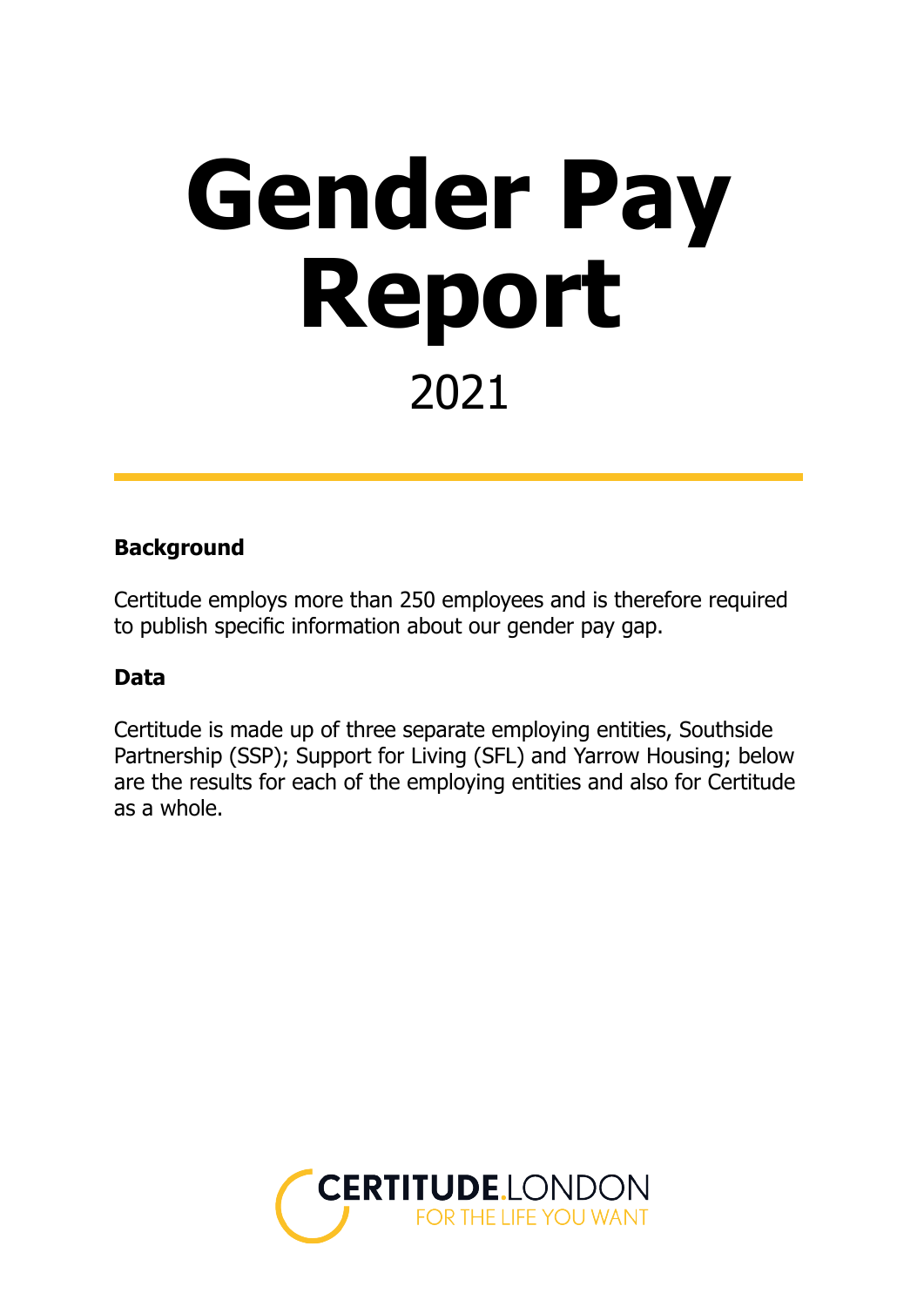# **Summary**

Certitude has conducted a review of its gender pay gap statistics as at 5 April 2021.

The information has been considered by the Board and senior management and we are pleased to be able to continue to report a low pay gap across the organisation, which reflects our commitment to diversity and inclusion across the organisation. Our overall gender split in the workforce has is 69.5% female; 30.5% male. Whilst our workforce has a greater proportion of men than is generally reported for the Health and Social Care sector as a whole, we continue to recognise the importance of attracting men into the organisation across all roles.

Our results show a low level of pay gap which sits at 1.38% and is considerably below the national pay gender pay gap (which is 15.4%) and we are pleased that this has remained low. We are proud of the diversity of our organisation, including our gender diversity, diversity that reflects the diverse communities we work within in London. We continue to place an important focus on our diversity and inclusion work.

The statistics this year include a small bonus payment (£150) that was made to reward the vital work of colleagues during the pandemic and acknowledge the hard work and commitment they all displayed. In addition, it should be noted that for the colleagues on furlough, we paid the additional 20% to top their pay up to full pay, which is reflected as a bonus in line with the guidance.

We confirm that data reported in this document is accurate and we are committed to reporting on what we are doing in this area and our progress, on an annual basis.

Aisling Duffy Chief Executive, Certitude

Aly Doty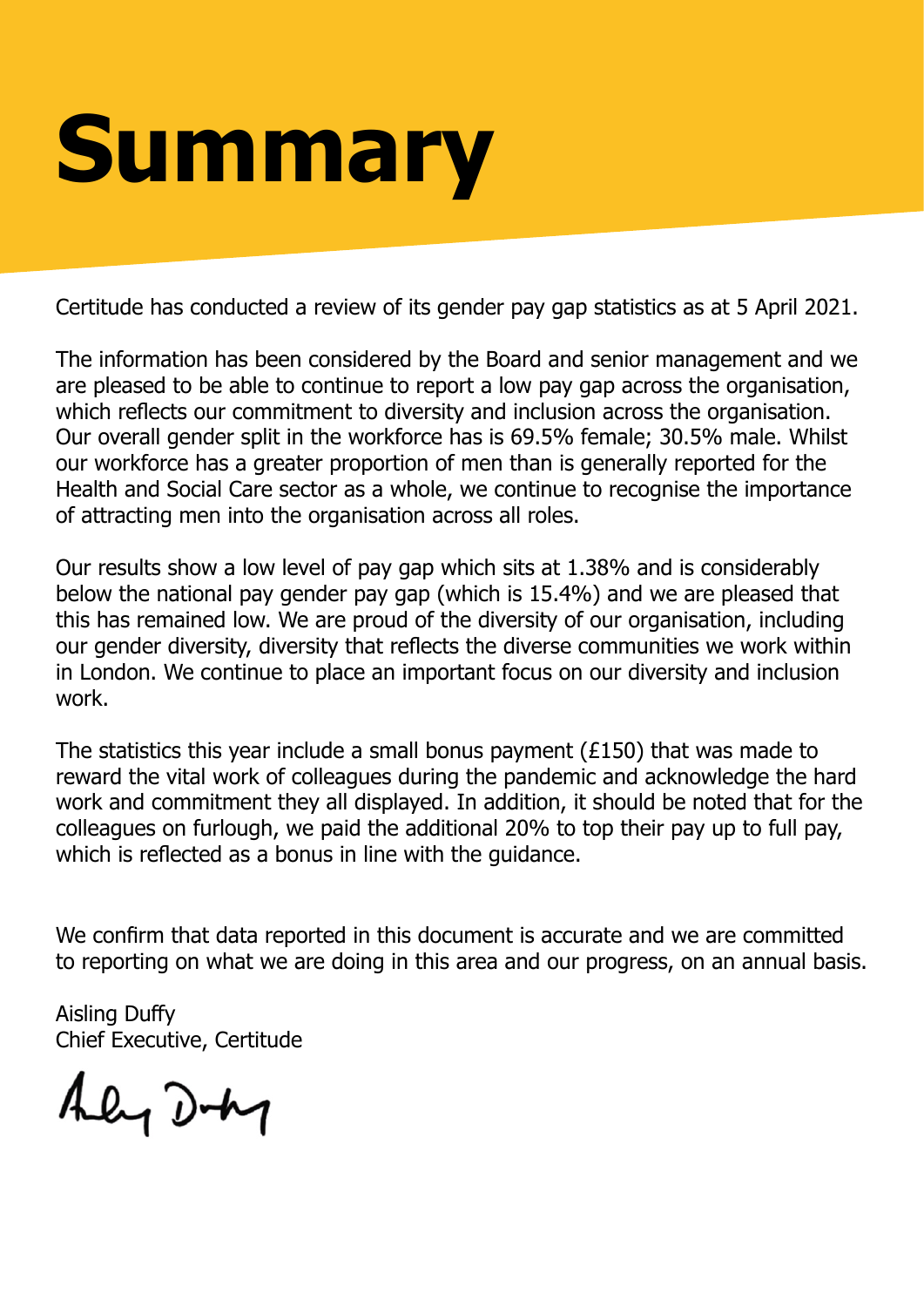### **Gender pay gap statistics Certitude**

|                         | Difference between men and women |        |  |
|-------------------------|----------------------------------|--------|--|
|                         | Mean                             | Median |  |
| Difference in pay       | 1.38%                            | $0\%$  |  |
| Difference in bonus pay | $-4.81%$                         | $0\%$  |  |

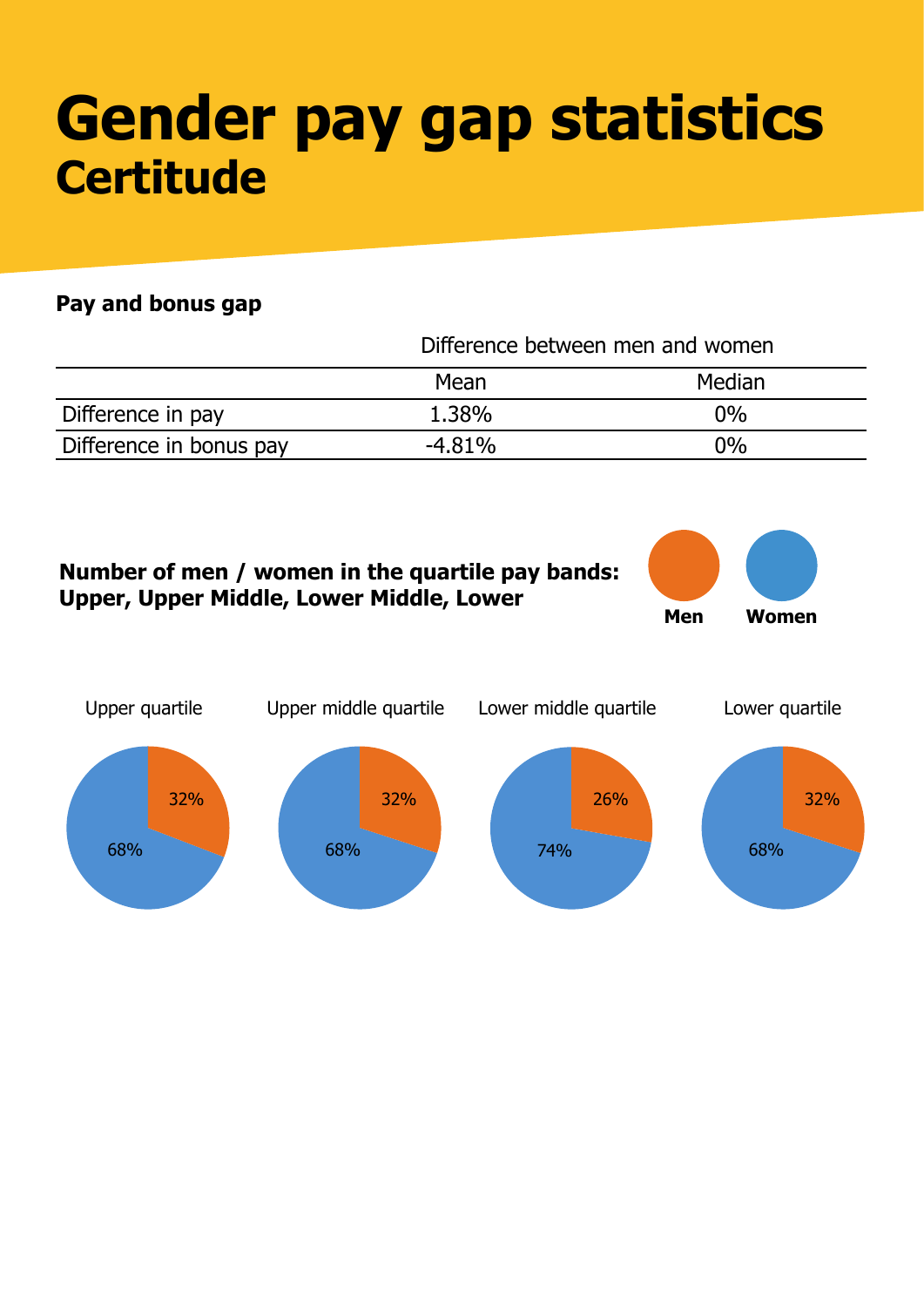### **Gender pay gap statistics Support for Living**

|                         | Difference between men and women |        |  |
|-------------------------|----------------------------------|--------|--|
|                         | Mean                             | Median |  |
| Difference in pay       | 2.59%                            | $0\%$  |  |
| Difference in bonus pay | $-27.73%$                        | $0\%$  |  |

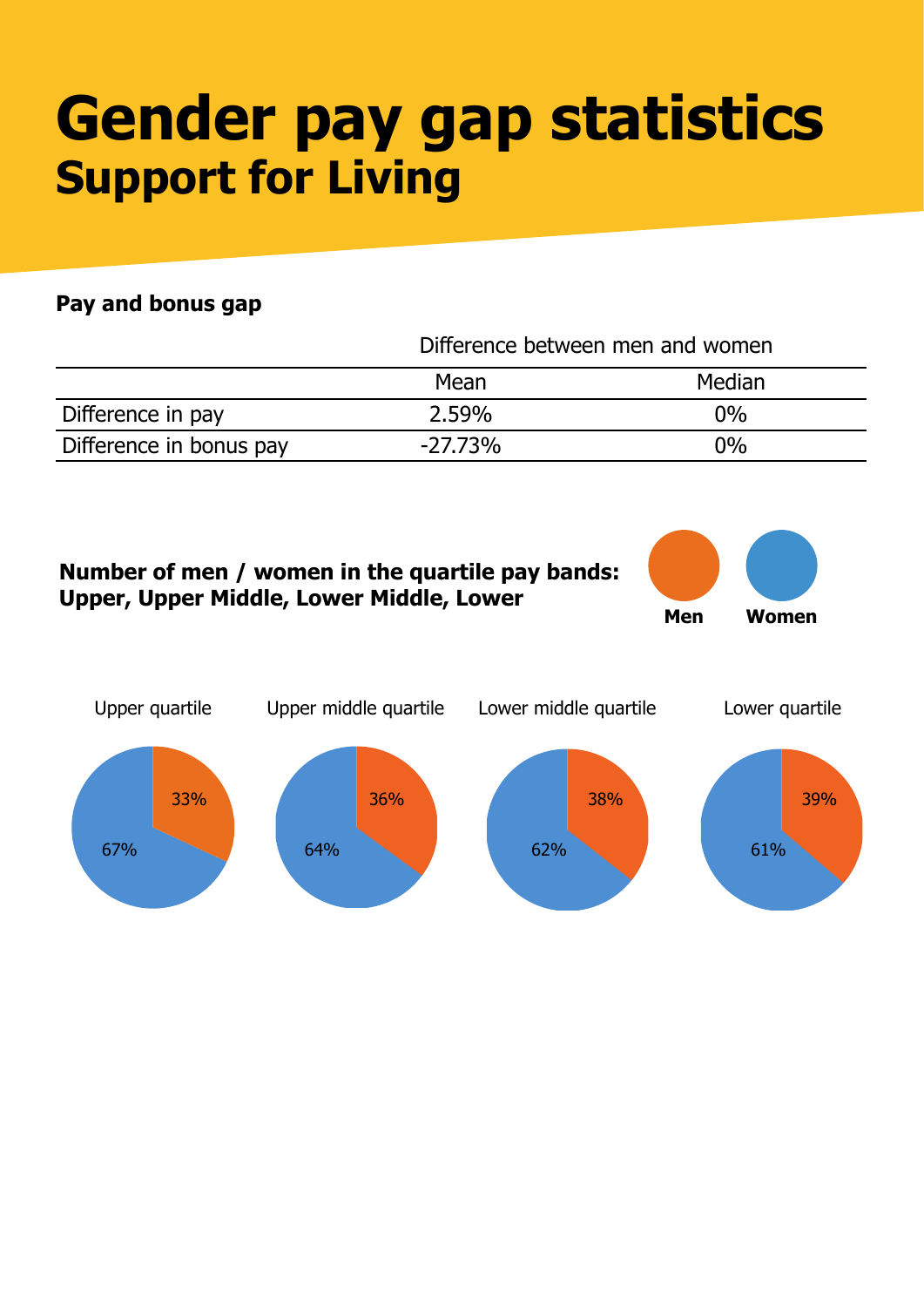### **Gender pay gap statistics Southside Partnership**

|                         | Difference between men and women |        |  |
|-------------------------|----------------------------------|--------|--|
|                         | Mean                             | Median |  |
| Difference in pay       | 2.24%                            | $0\%$  |  |
| Difference in bonus pay | 13.63%                           | $0\%$  |  |